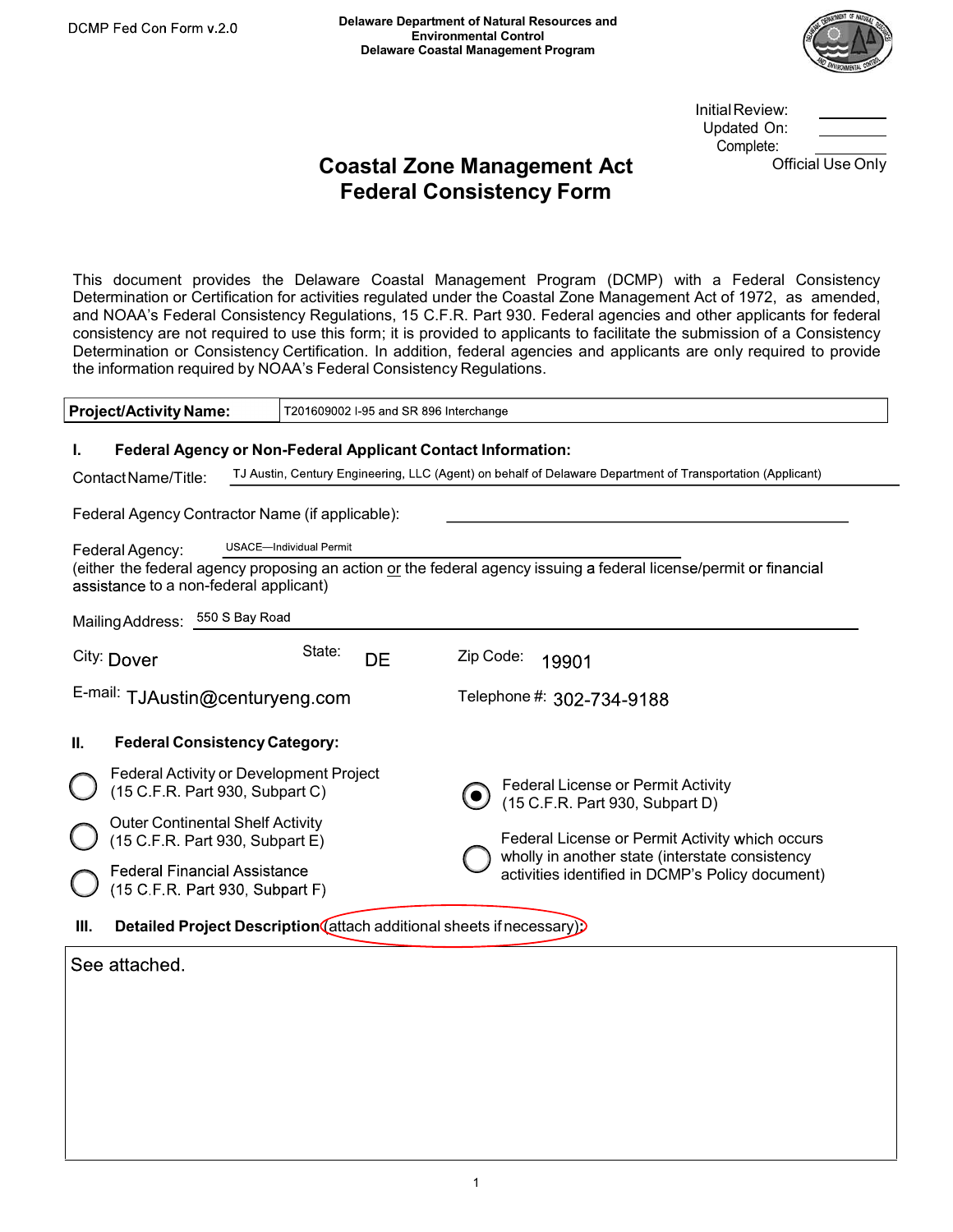### IV. General Analysis of Coastal Effects (attach additional sheets if necessary):

### DCMP Fed Con Form v.2.0<br>
V. General Analysis of Coastal Effects (attach additional sheets if necessary):<br>
See attached.<br>
V. Detailed Analysis of Consistency with DCMP Enforceable Policies (attach additional sheets if neces CMP Fed Con Form v.2.0<br>
7. General Analysis of Coastal Effects (attach additional sheets if necessary):<br>
Decattached.<br>
9. Detailed Analysis of Consistency with DCMP Enforceable Policies (attach additional sheet<br>
9.1: Wetla Detailed Analysis of Consistency with DCMP Enforceable Policies (attach additional s<br>Policy 5.1: Wetlands Management<br>See attached.<br>Policy 5.2: Beach Management<br>See attached. Notalied Analysis of Consistency with DCMP Enforceable Policies (attach additional sheets if ne<br>Policy 5.1: Wetlands Management<br>See attached.<br>Policy 5.2: Boach Management<br>Notal Waters Management (includes wells, water supp

# Policy 5.2: Beach Management<br>Policy 5.3: Coastal Waters Management (includes wells, water supply, and stormwater management. Attach additional sheets if necessary)<br>See attached.<br>Policy 5.4: Subaqueous Land and Coastal Stri

### Policy 5.5: Public Lands Management

See attached.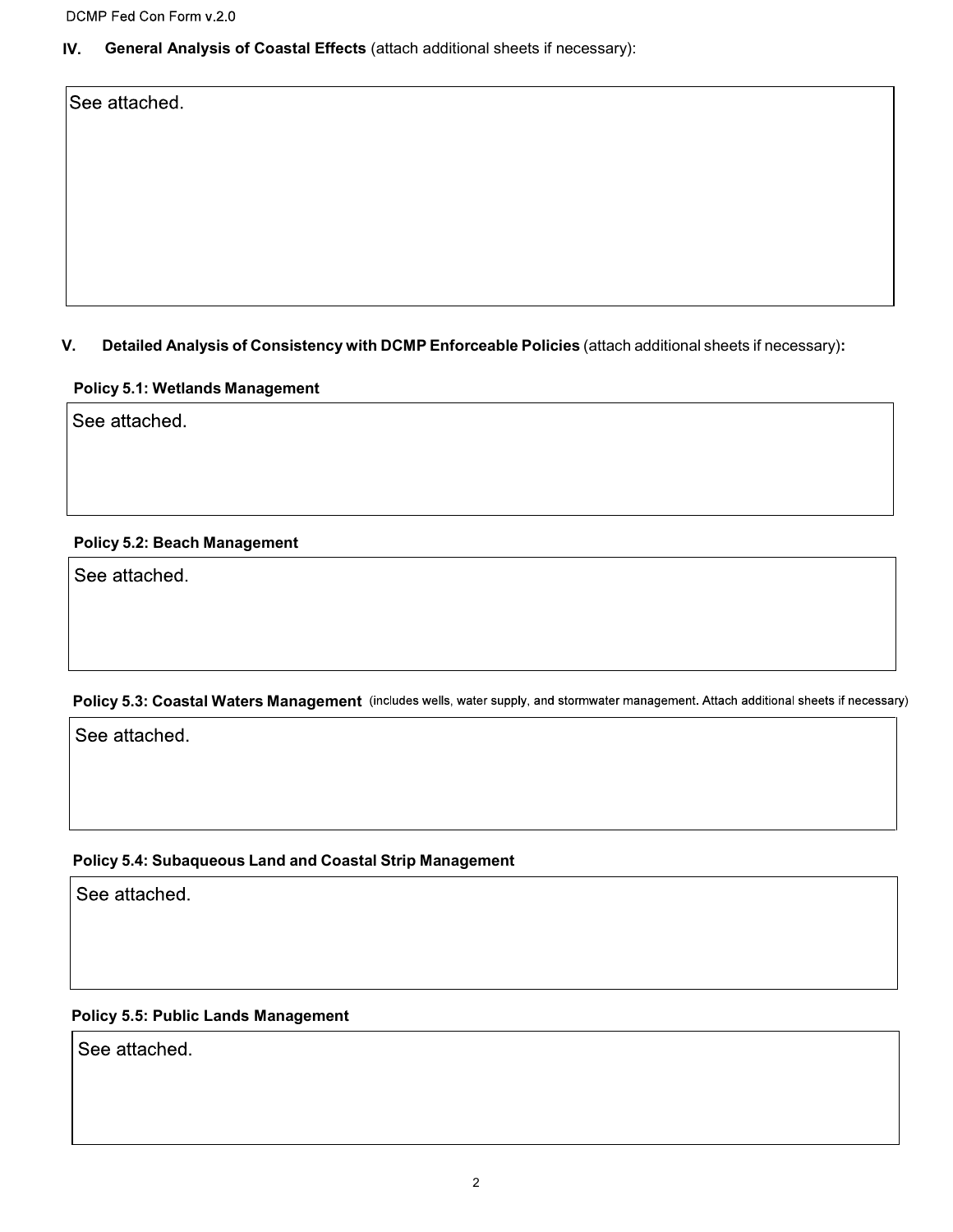### Policy 5.6: Natural Lands Management

## DCMP Fed Con Form v.2.0<br>Policy 5.6: Natural Lands Management<br>See attached.<br>Policy 5.7: Flood Hazard Areas Management<br>See attached. DCMP Fed Con Form v.2.0<br>
Policy 5.6: Natural Lands Management<br>
See attached.<br>
Policy 5.7: Flood Hazard Areas Management<br>
See attached.<br>
Policy 5.8: Port of Wilmington<br>
See attached.

### Policy 5.7: Flood Hazard Areas Management<br>See attached.<br>Policy 5.8: Port of Wilmington<br>See attached.<br>Policy 5.9: Woodlands and Agricultural Lands Management<br>See attached. Policy 5.8: Port of Wilmington<br>See attached.<br>Policy 5.9: Woodlands and Agricultural Lands Management<br>See attached.<br>Policy 5.10: Historic and Cultural Areas Management<br>See attached. Policy 5.9: Woodlands and Agricultural Lands Management<br>See attached.<br>Policy 5.10: Historic and Cultural Areas Management<br>See attached.<br>Policy 5.11: Living Resources<br>See attached.

### Policy 5.12 Mineral Resources Management

See attached.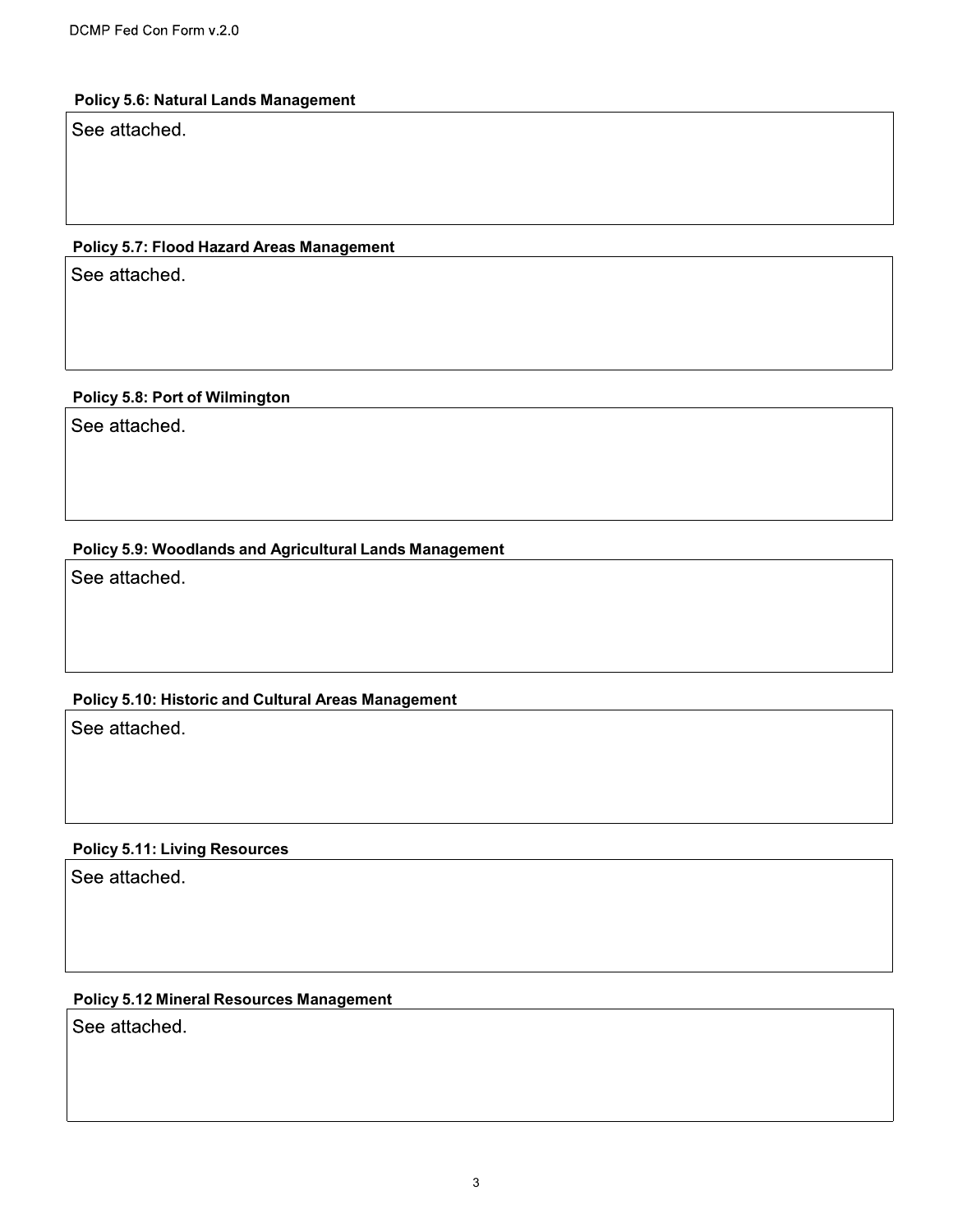### Policy 5.13: State Owned Coastal Recreation and Conservation DCMP Fed Con Form v.2.0<br>Policy 5.13: State Owned Coastal Recreation and Conservation<br>See attached.<br>Policy 5.14: Public Trust Doctrine<br>See attached. DCMP Fed Con Form v.2.0<br>Policy 5.13: State Owned Coastal Recreation and Conservation<br>See attached.<br>Policy 5.14: Public Trust Doctrine<br>See attached.<br>Policy 5.15: Energy Facilities<br>See attached.

# Policy 5.14: Public Trust Doctrine<br>See attached.<br>Policy 5.15: Energy Facilities<br>See attached.<br>Policy 5.16: Public Investment<br>See attached.

# Policy 5.15: Energy Facilities<br>See attached.<br>Policy 5.16: Public Investment<br>See attached.<br>Policy 5.17: Recreation and Tourism<br>See attached.

## Policy 5.18: Public Investment<br>See attached.<br>Policy 5.17: Recreation and Tourism<br>See attached.<br>Policy 5.18: National Defense and Aerospace Facilities<br>See attached. Policy 5.17: Recreation and Tourism<br>See attached.<br>Policy 5.18: National Defense and Aerospace Facilities<br>See attached.<br>Policy 5.19: Transportation Facilities<br>See attached.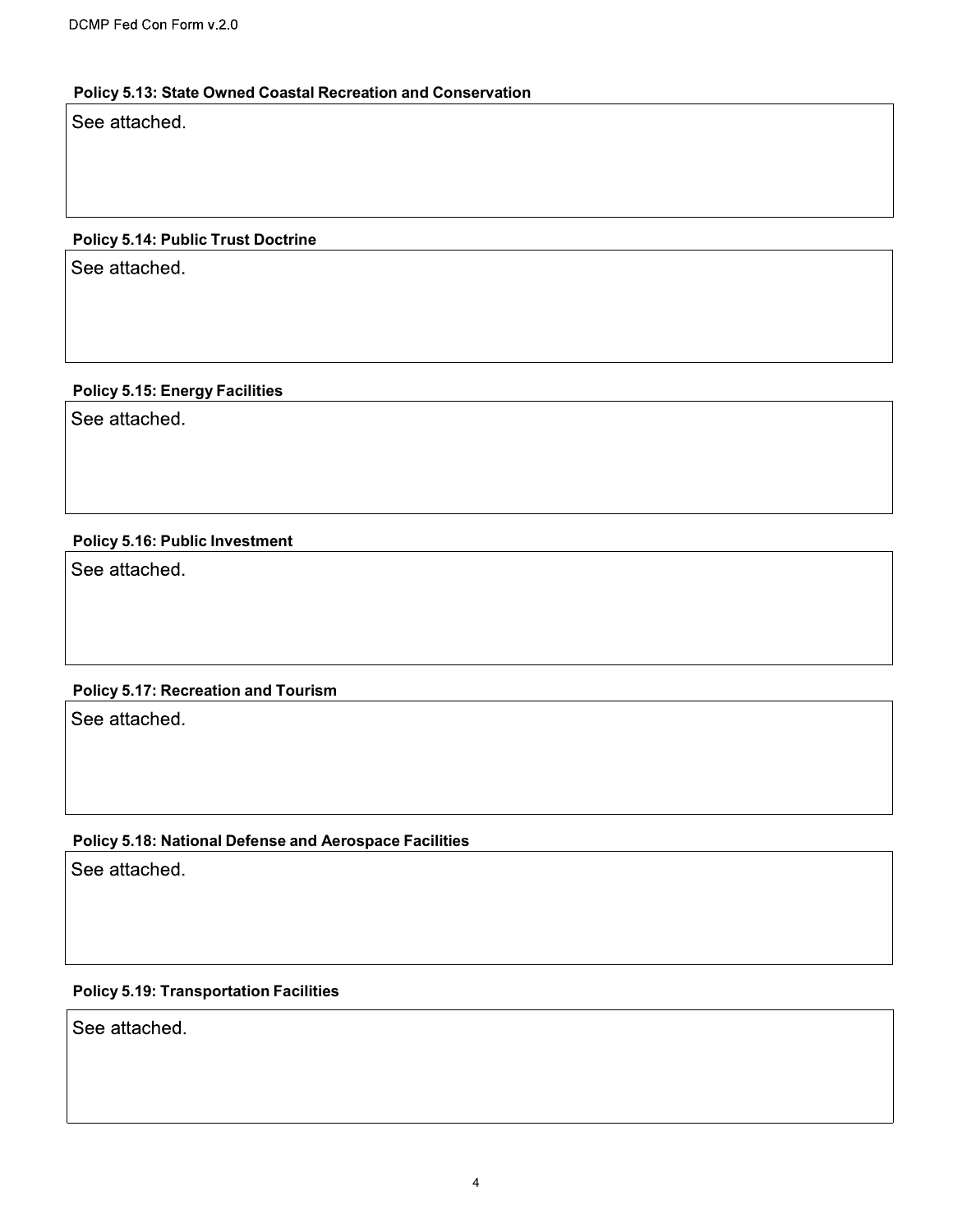### Policy 5.20: Air Quality Management

# DCMP Fed Con Form v.2.0<br>Policy 5.20: Air Quality Management<br>See attached.<br>Policy 5.21: Water Supply Management<br>See attached.

### CMP Fed Con Form v.2.0<br>Policy 5.20: Air Quality Management<br>See attached.<br>Policy 5.21: Water Supply Management<br>See attached.<br>Policy 5.22: Waste Disposal Management<br>See attached. Policy 5.21: Water Supply Management<br>See attached.<br>Policy 5.22: Waste Disposal Management<br>See attached.<br>Policy 5.23: Development<br>See attached. Policy 5.22: Waste Disposal Management<br>See attached.<br>Policy 5.23: Development<br>See attached.<br>Policy 5.24: Pollution Prevention<br>See attached.

# Policy 5.23: Development<br>See attached.<br>Policy 5.24: Pollution Prevention<br>See attached.<br>Policy 5.25: Coastal Management Coordination<br>See attached.

Policy 5.24: Pollution Prevention<br>
Policy 5.25: Coastal Management Coordination<br>
Die attached.<br>
VI. JPP and RAS Review (Check all that apply):<br>
Has the project been reviewed in a monthly Joint Permit Processing and/or Reg y 5.24: Pollution Prevention<br>
#Masched.<br>
#Masched.<br>
<br> **Has the project been reviewed in a monthly Joint Permit Processing and/or Regulatory Advisory Service meeting?**<br>
<br>
∴<br>
The PP ∴<br>
∴<br>
The PP ∴<br>
∴<br>
The PS FAS None<br>
The P **Example 18 Altached.**<br> **Example 18 Altached.**<br> **Example 25: Coastal Management Coordination**<br> **Example 19 Altached Altached is a mentity Joint Permit Processing and/or Regulatory Advisory Service m<br>
<br>
T PP** 

| JPP<br>____ | <b>RAS</b> | None<br>____ |
|-------------|------------|--------------|
|             |            |              |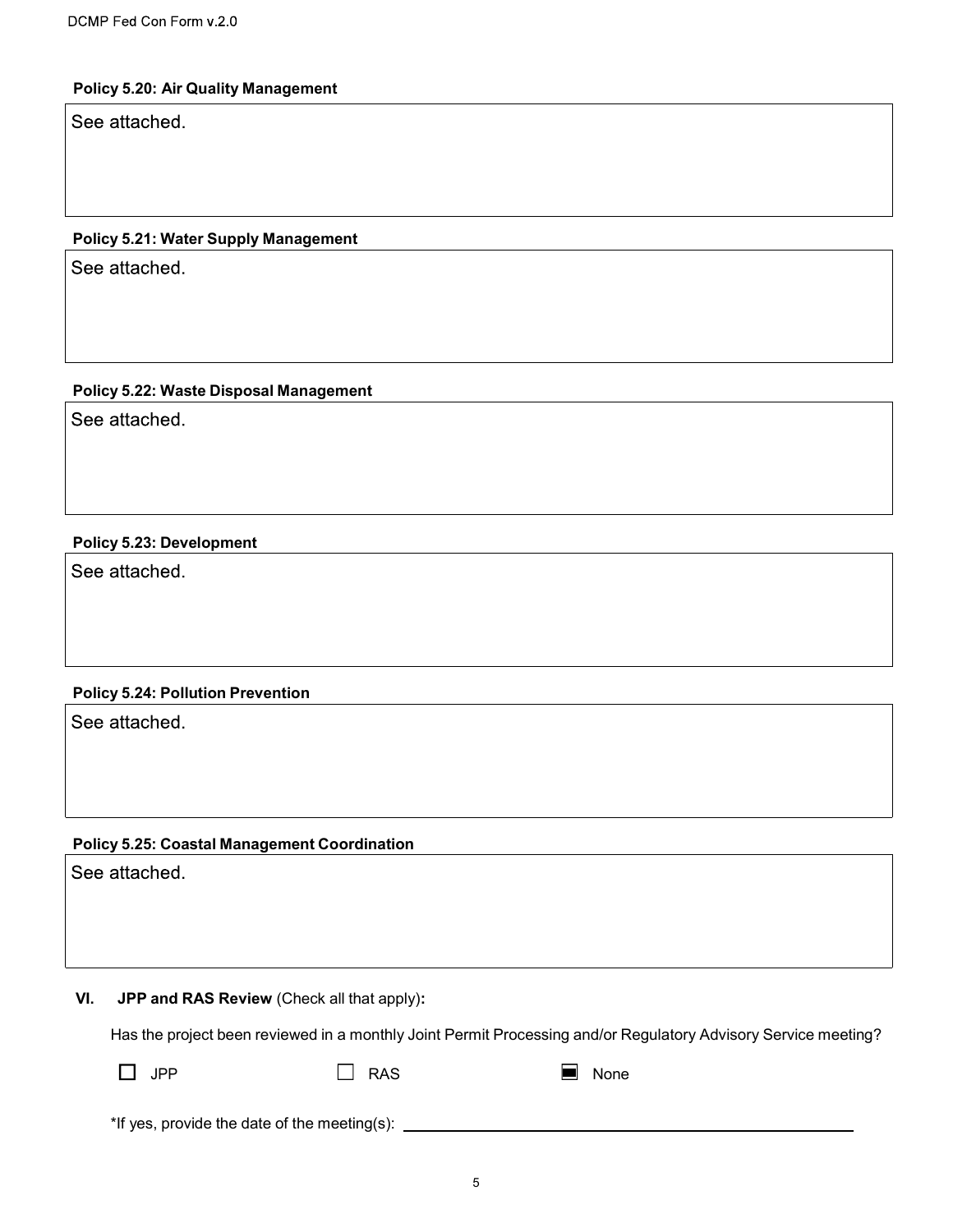CMP Fed Con Form v.2.0<br>
VII. Statement of Certification/Determination and Signature (Check one and sign below):<br>
FEDERAL AGENCY CONSISTENCY DETERMINATION. Based upon the information, data, and analysis<br>
included herein, t P Fed Con Form v.2.0<br> **Statement of Certification/Determination and Signature** (Check one and sign below):<br> **FEDERAL AGENCY CONSISTENCY DETERMINATION**. Based upon the information, data, and analysis<br>
included herein, the f FEDERAL AGENCY CONSISTENCY DETERMINATION. Based upon the information, data, and analysis<br>
FEDERAL AGENCY CONSISTENCY DETERMINATION. Based upon the information, data, and analysis<br>
included herein, the federal agency, or it P Fed Con Form v.2.0<br> **Statement of Certification/Determination and Signature** (Check one and sign below):<br> **FEDERAL AGENCY CONSISTENCY DETERMINATION**. Based upon the information, data, and analysis<br>
included herein, the f Program.

OR **OR** Service and the service of the service of the service of the service of the service of the service of the service of the service of the service of the service of the service of the service of the service of the ser

Ped Con Form v.2.0<br> **Statement of Certification/Determination and Signature** (Check one and sign below):<br> **FEDERAL AGENCY CONSISTENCY DETERMINATION**. Based upon the information, data, and analysis<br>
included herein, the fed Ped Con Form v.2.0<br> **Statement of Certification/Determination and Signature** (Check one and sign below):<br> **FEDERAL AGENCY CONSISTENCY DETERMINATION**. Based upon the information, data, and analysis<br>
included herein, the fed Ped Con Form v.2.0<br> **Statement of Certification/Determination and Signature** (Check one and sign below):<br> **FEDERAL AGENCY CONSISTENCY DETERMINATION**. Based upon the information, data, and analysis<br>
included herein, the fed Pied Con Form v.2.0<br>
Statement of Certification/Determination and Signature (Check one and sign below):<br>
FEDERAL AGENCY CONSISTENCY DETERMINATION. Based upon the information, data, and analysis<br>
included herein, the federa

PFed Con Form v,2,0<br>
Statement of Certification/Determination and Signature (Check one and sign below):<br>
IFEDERAL AGENCY CONSISTENCY DETERMINATION. Based upon the information, data, and analysis<br>
included herein, the feder **Statement of Certification/Determination and Signature** (Check one and sign below):<br> **EEDERAL AGENCY CONSISTENCY DETERMINATION.** Based upon the information, data, and analysis<br>
Included herein, the federal agency, or its **Example 1980**<br> **Statement of Certification/Determination and Signature** (Check one and sign below):<br> **FEDERAL AGENCY CONSISTENCY DETERMINATION.** Based upon the information, data, and analysis<br>
included herein, the federal FEDERAL AGENCY CONSISTENCY DETERMINATION. Based upon the information, data, and analysis<br>Included herein, the federal agency, or its contracted agent, listed in (f) above, finds that this proposed activity is<br>consistent to Statement of Certification/Determination and Signature (Check one and sign beleverand to the maximum constant DC DETERMINATION. Based upon the information included herein, the federal agency, or its contracted agent, liste FEDERAL AGENCY CONSISTENCY DETERMINATION. Based upon the information, data, and analysis<br>
molecule therein, the federal agency, or its contracted agent, listed in (i) above, finds that this proposed activity is<br>
consisten **Example 15 C.F. Part 930, the Delaware Coastal Management Program must provide its concurrence with the propriation of the Schware Coastal Management Program.<br>
Pheren, the federal agency, or its contracted agent, listed i FROERAL AGENCY NEGATIVE DETERMINATION.** Based upon the information, data, and analysis included<br> **Energy, the federal agency, or its contracted agent, listed in (1) above, finds that this proposed activity will not have<br> EXERVAL AGENCY NEGATIVE DETERMINATION.** Based upon the information, data, and analysis included<br>  $\Box$  herence, the federal agency, or its contracted agent, listed in (1) above, finds that this proposed activity will not FEDERAL AGENCY NEGATIVE DETERMINATION. Based upon the information, data, and an<br>herein, the federal agency, or its contracted agent, listed in (i) above, finds that this proposed activity<br>any reasonably foreseeable effects

| Signature:           | Austin    | Digitally signed by TJ Austin<br>DN: C=US, E=TJAustin@centuryeng.com, CN=TJ Austin<br>Date: 2022.03.16 16:19:52-04'00' |       |           |
|----------------------|-----------|------------------------------------------------------------------------------------------------------------------------|-------|-----------|
| <b>Printed Name:</b> | TJ Austin |                                                                                                                        | Date: | 3/16/2022 |

|                                                                            | any reasonably foreseeable effects on Delaware's coastal uses or resources (Negative Determination) and<br>is therefore consistent with the enforceable policies of the Delaware Coastal Management Program.                                                                                                                                                                                                                                   |             |                                                                                                                        |                |                                                                                                                                                                       |                                 |
|----------------------------------------------------------------------------|------------------------------------------------------------------------------------------------------------------------------------------------------------------------------------------------------------------------------------------------------------------------------------------------------------------------------------------------------------------------------------------------------------------------------------------------|-------------|------------------------------------------------------------------------------------------------------------------------|----------------|-----------------------------------------------------------------------------------------------------------------------------------------------------------------------|---------------------------------|
| <b>OR</b>                                                                  |                                                                                                                                                                                                                                                                                                                                                                                                                                                |             |                                                                                                                        |                |                                                                                                                                                                       |                                 |
| with such program.                                                         | NON-FEDERAL APPLICANT'S CONSISTENCY CERTIFICATION. Based upon the information, data, and<br>analysis included herein, the non-federal applicant for a federal license or permit, or state or local government<br>agency applying for federal funding, listed in (I) above, finds that this proposed activity complies with the<br>enforceable policies of the Delaware Coastal Management Program and will be conducted in a manner consistent |             |                                                                                                                        |                |                                                                                                                                                                       |                                 |
| Signature:                                                                 | TJ Austin                                                                                                                                                                                                                                                                                                                                                                                                                                      |             | Digitally signed by TJ Austin<br>DN: C=US, E=TJAustin@centuryeng.com, CN=TJ Austin<br>Date: 2022.03.16 16:19:52-04'00' |                |                                                                                                                                                                       |                                 |
| Printed Name:   TJ Austin                                                  |                                                                                                                                                                                                                                                                                                                                                                                                                                                |             |                                                                                                                        |                | Date:<br>3/16/2022                                                                                                                                                    |                                 |
|                                                                            | Pursuant to 15 C.F.R. Part 930, the Delaware Coastal Management Program must provide its concurrence with<br>or objection to this consistency determination or consistency certification in accordance with the deadlines listed<br>below. Concurrence will be presumed if the state's response is not received within the allowable timeframe.<br><b>Federal Consistency Review Deadlines:</b>                                                |             |                                                                                                                        |                |                                                                                                                                                                       |                                 |
| (15 C.F.R. Part 930, Subpart C)                                            | Federal Activity or Development Project                                                                                                                                                                                                                                                                                                                                                                                                        |             | stay review (15 C.F.R. § 930.41)                                                                                       |                | 60 days with option to extend an additional 15 days or                                                                                                                |                                 |
| <b>Federal License or Permit</b><br>(15 C.F.R. Part 930, Subpart D)        |                                                                                                                                                                                                                                                                                                                                                                                                                                                |             | (15 C.F.R. § 930.63)                                                                                                   |                | Six months, with a status letter at three months. The six<br>month review period can be stayed by mutual agreement.                                                   |                                 |
| <b>Outer Continental Shelf Activity</b><br>(15 C.F.R. Part 930, Subpart E) |                                                                                                                                                                                                                                                                                                                                                                                                                                                |             | by mutual agreement. (15 C.F.R. § 930.78)                                                                              |                | Six months, with a status letter at three months. If three<br>month status letter not issued, then concurrence<br>presumed. The six month review period can be stayed |                                 |
| (15 C.F.R. Part 930, Subpart F)                                            | Federal Financial Assistance to State or Local Governments                                                                                                                                                                                                                                                                                                                                                                                     |             |                                                                                                                        |                | State Clearinghouse schedule                                                                                                                                          |                                 |
| <b>OFFICIAL USE ONLY:</b>                                                  |                                                                                                                                                                                                                                                                                                                                                                                                                                                |             |                                                                                                                        |                |                                                                                                                                                                       |                                 |
| Reviewed By:                                                               |                                                                                                                                                                                                                                                                                                                                                                                                                                                | Fed Con ID: |                                                                                                                        | Date Received: |                                                                                                                                                                       |                                 |
| Public notice dates:                                                       | to                                                                                                                                                                                                                                                                                                                                                                                                                                             |             | <b>Comments Received:</b>                                                                                              |                | NO                                                                                                                                                                    | <b>YES</b><br>[attach comments] |
| Decision type:<br>(objections or conditions<br>attach details)             |                                                                                                                                                                                                                                                                                                                                                                                                                                                |             | Decision Date:                                                                                                         |                |                                                                                                                                                                       |                                 |
|                                                                            |                                                                                                                                                                                                                                                                                                                                                                                                                                                | 6           |                                                                                                                        |                |                                                                                                                                                                       |                                 |
|                                                                            |                                                                                                                                                                                                                                                                                                                                                                                                                                                |             |                                                                                                                        |                |                                                                                                                                                                       |                                 |

| Reviewed By:                                                   | Fed Con ID: |                           | Date Received:                                             |
|----------------------------------------------------------------|-------------|---------------------------|------------------------------------------------------------|
| Public notice dates:<br>to                                     |             | <b>Comments Received:</b> | <b>YES</b><br><b>NO</b><br><b><i>[attach comments]</i></b> |
| Decision type:<br>(objections or conditions<br>attach details) |             | Decision Date:<br>$\sim$  |                                                            |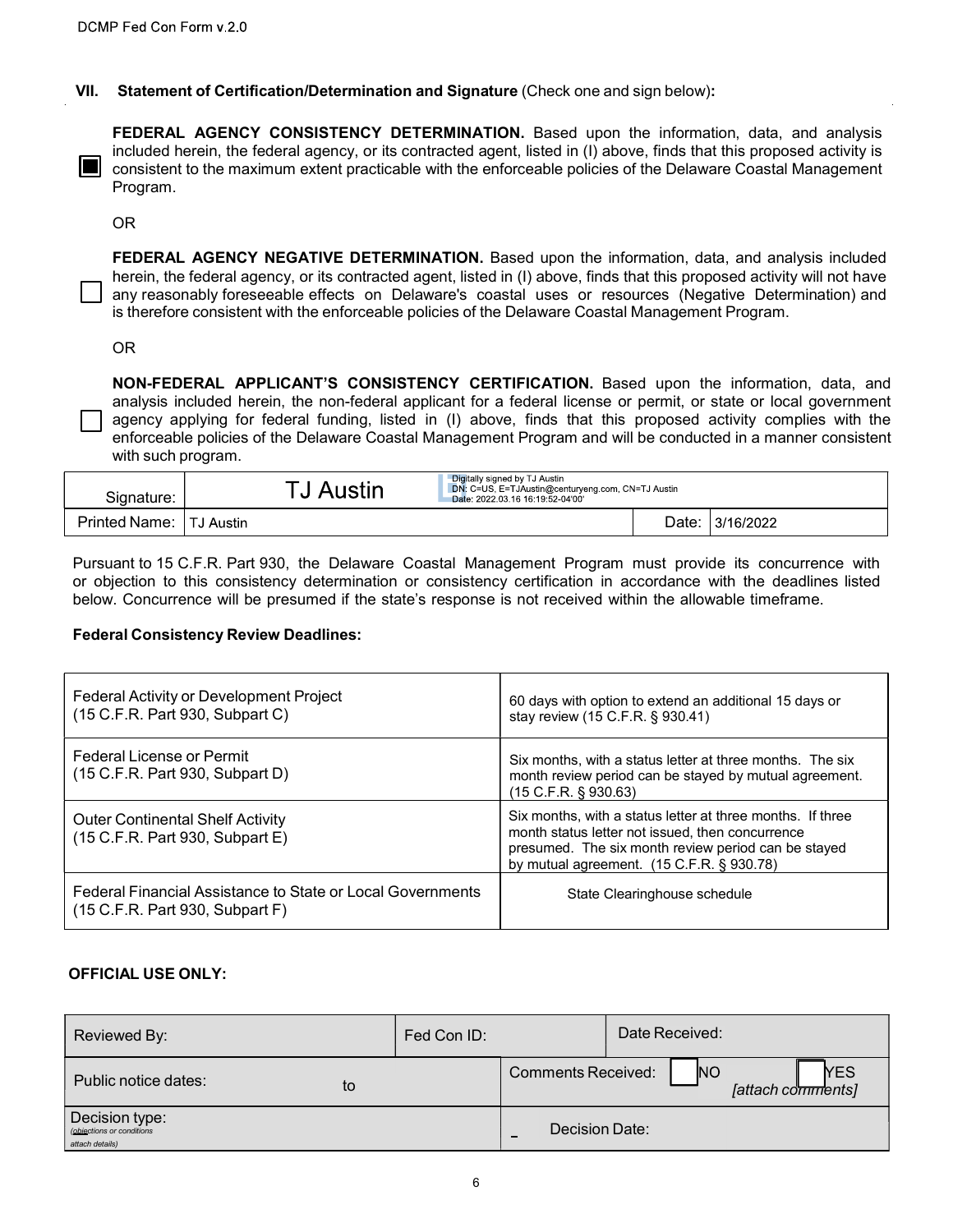

550 Bay Road Dover, DE 19901 t 302.734.9188 centuryeng.com

### Coastal Zone Management Federal Consistency Support Document for T201609002 I-95 and SR 896 Interchange

Prepared for: Delaware Department of Transportation 800 S Bay Road Dover, DE 19901

> Prepared by: Century Engineering, LLC. 550 S Bay Road Dover, DE 19901

> > March 2022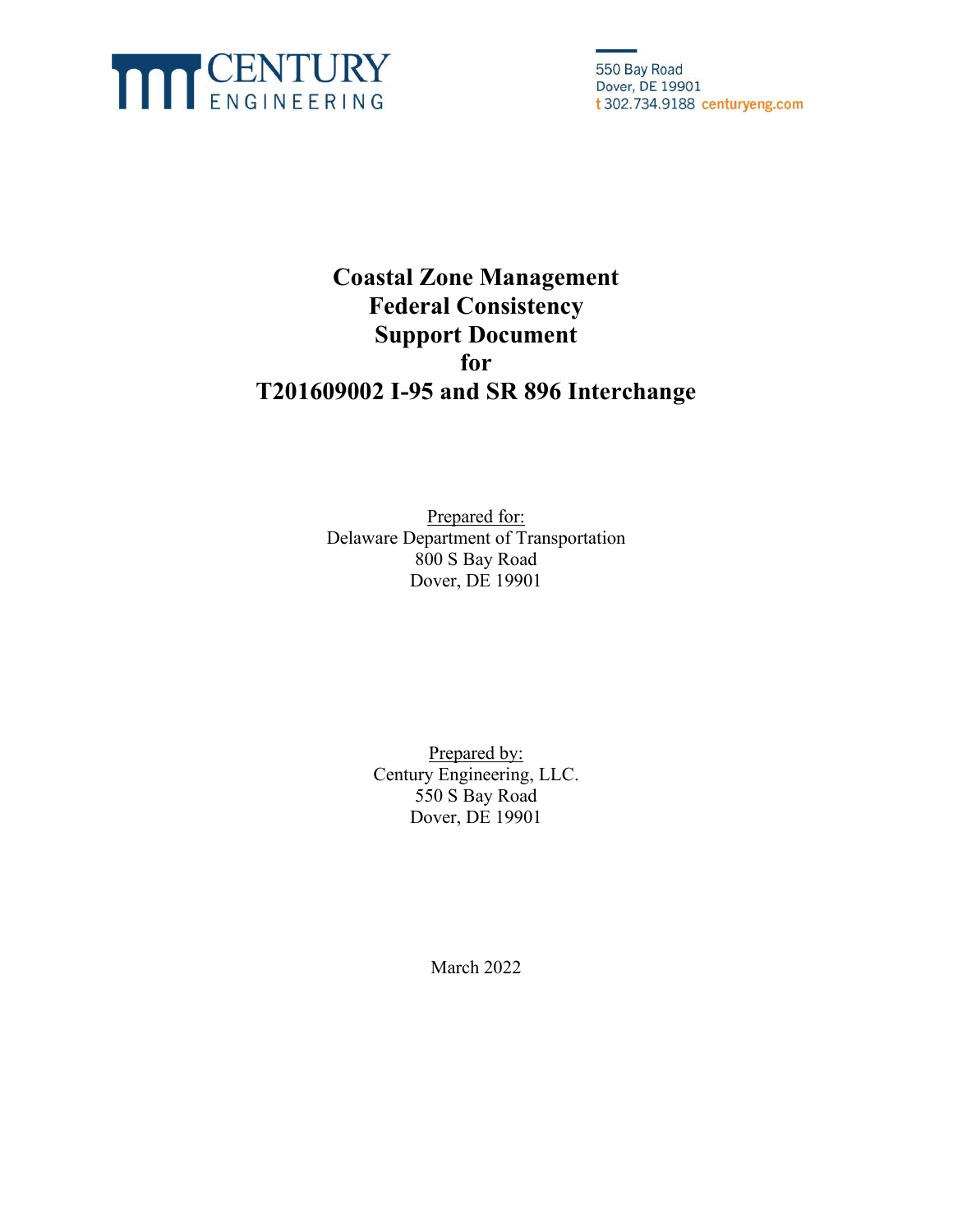### **Permit Support Document and Pre-Construction Notification**

### Table of Contents

| Section III. Detailed Project Description and Federal Permit/License Application 1 |  |
|------------------------------------------------------------------------------------|--|
|                                                                                    |  |
| Section V. Detailed Analysis of Consistency with DCMP Enforceable Policies 4       |  |

### Appendices

Appendix A: I 95 and SR 896 Interchange Mapping and Weston Mitigation Site Mapping

Appendix B: Coastal Strip Map

Appendix C: Construction Plans

Appendix D: Wetland Impacts Map

Appendix E: Individual Permit Permit Support Document for T201609002 I 95 and SR 896 Interchange

**Note:** The full appendices are too large for web presentation. They can be accessed, by appointment, at the offices of the Delaware Coastal Management Program. Please call 302-739-9283 for more information.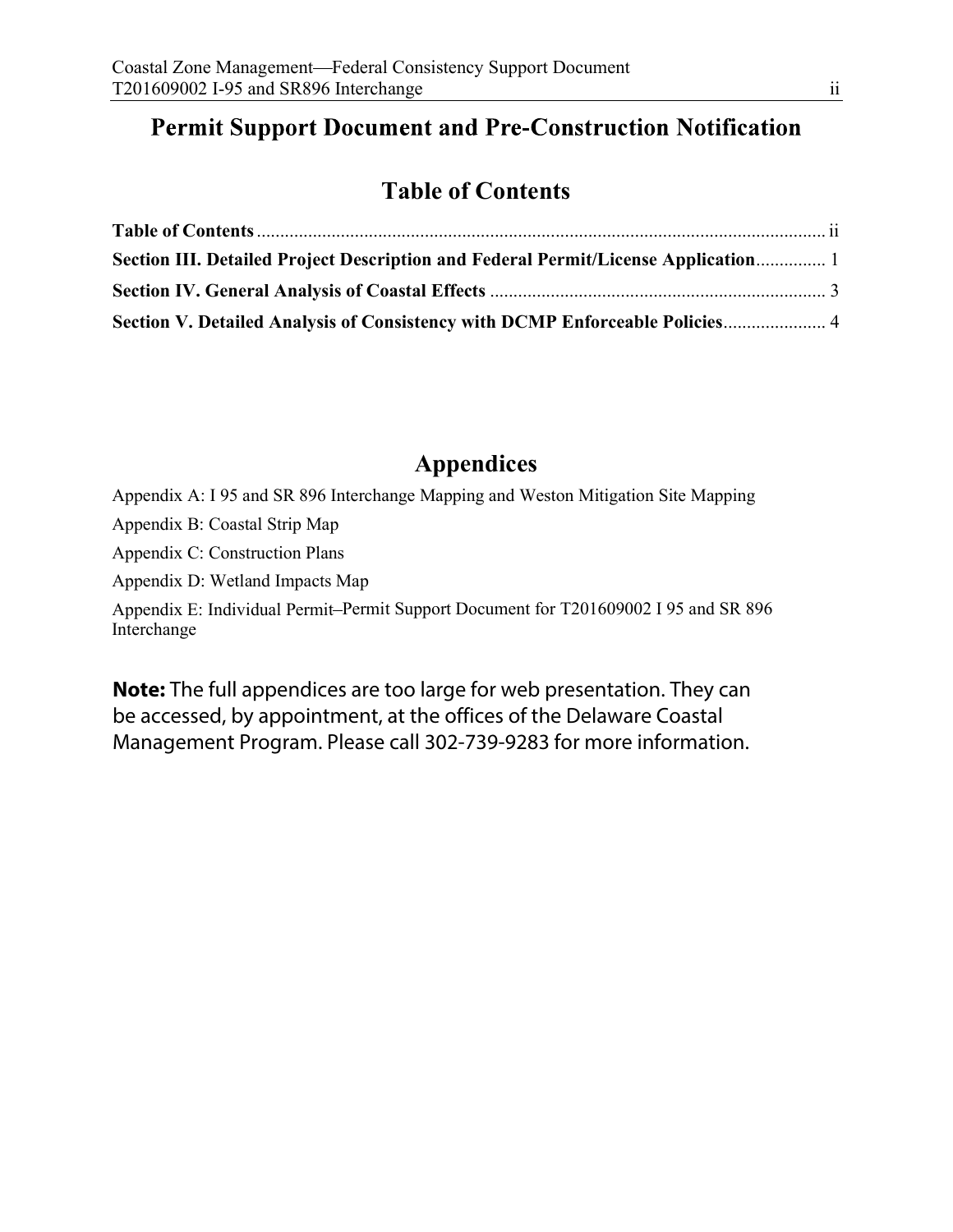### Section III. Detailed Project Description and Federal Permit/License Application

### Project Location

The I-95 and SR 896 Interchange project is located in northwestern New Castle County, Delaware approximately 2.53-miles south of Newark, Delaware. The project is located in largely existing right-of-way. No physical street address exists for the project. Location (Vicinity), Aerial Imagery, USGS Topographic Quadrangle (with latitude and longitude), and HUC Maps can be found in Appendix A. The second component of the project is the creation of a wetland mitigation site known as Weston Mitigation Site. Weston Mitigation Site is located 3.44-miles north of Middletown Delaware. No physical address exists for the project location. The property is accessed from Summit Bridge Road. Location (Vicinity), Aerial Imagery, USGS Topographic Quadrangle (with latitude and longitude), and HUC Maps can be found in Appendix A.

### Project Description

Project Purpose, Need, and Intended Use:

The purpose, need, and intended use for the project are as follows:

The project is to improve the safety and traffic operations of the I-95 and SR 896 interchange to maintain mobility for local and through traffic, while not adversely affecting the operational performance of the I-95 Newark Toll Plaza. The project needs are as follows:

- Traffic Operations–Capacity and Level of Service (LOS): Long queues have been observed along southbound I-95 just north of the ramps to northbound and southbound SR 896 respectively during the PM peak hours. They have also been observed during the weekday morning peak period along northbound SR 896 and the ramp to northbound I-95. It was found that there are overall LOS deficiencies currently existing at the interchange during the weekday AM and PM peak hours. LOS analysis for the 2040 no build alternative showed a LOS F for the AM and PM conditions. These results indicated the need for a change in current roadway conditions.
- Safety: From September 2013 to August 2016, a total of 405 crashes were reported  $\bullet$ in the study area, including two fatalities. The annual increase in the number of crashes for the I-95 and SR 896 interchange is approximately 7% per year. The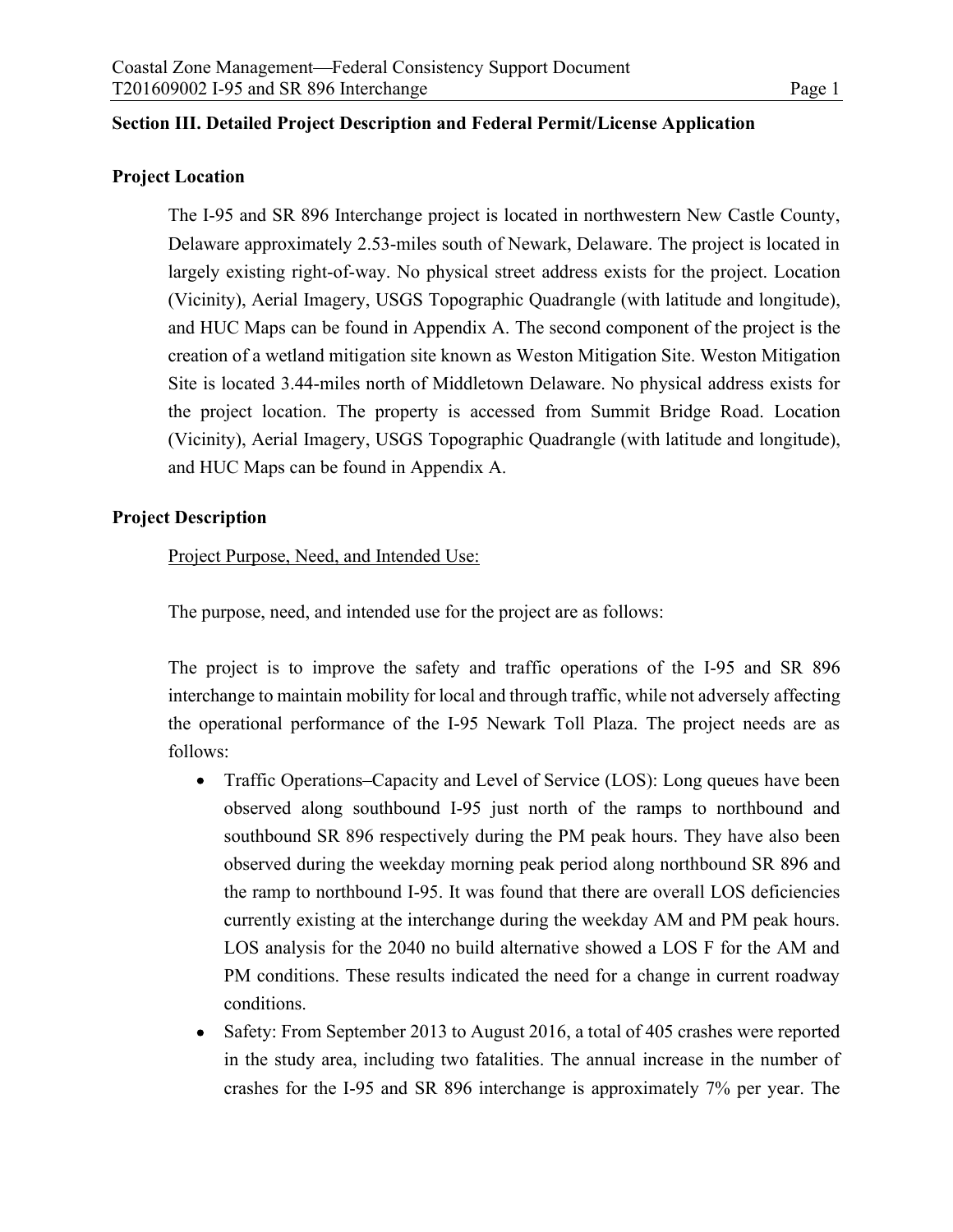Coastal Zone Management—Federal Consistency Support Document<br>T201609002 I-95 and SR 896 Interchange<br>combination of geometrically deficient design, increasing traffic volumes, and<br>driver error are contributing factors to th combination of geometrically deficient design, increasing traffic volumes, and driver error are contributing factors to the total number of crashes within the interchange area. Most crashes within the interchange area are front to rear, which is indicative of a congested roadway as vehicles travel too close together and drivers do not maintain enough space to stop safely. Fixed object crashes were also observed, which is indicative of drivers failing to adequately observe the roadway geometry and adjusting their speed accordingly. This data supported the need to improve safety within the area.

### Project Narrative:

### Project Features:

The project proposes to reconfigure the existing I-95 and SR 896 interchange to a double flyover interchange with new and realigned/widened ramps. As part of this reconfiguration the following ramps are proposed to be constructed:

- A diverging ramp allowing vehicles traveling on southbound I-95 to access northbound SR 896 (Ramp A) and a flyover ramp (Ramp C) to southbound SR 896.
- A flyover ramp (Ramp D) allowing vehicles traveling southbound on SR 896 to access northbound I-95.
- A converging ramp onto I-95 southbound for vehicles traveling along SR 896 northbound (Ramp G) and for vehicles traveling along SR 896 southbound (Ramp F).
- A ramp (Ramp J) allowing vehicles traveling northbound on SR896 to access northbound I-95 located at the southeast quadrant of the interchange.
- A ramp (Ramp H) allowing vehicles traveling on northbound I-95 to access northbound and southbound SR 896.

Additional activities include the reconstruction of the I-95 and SR 896 roadways approaching the interchange, the addition of a third travel land along a portion of SR 896 southbound, stormwater and drainage improvements/additions, addition of a new and replacement of existing guardrail, and addition of retaining walls to construct the new ramps. The proposed third land along SR 896 southbound will require the replacement of concrete barrier walls, a new mast arm signal pole at the northwest corner of the intersection of Old Baltimore Pike and SR 896, and relocated traffic signal conduits and junction boxes. Furthermore, to accommodate the reconfigured ramps, six new bridges,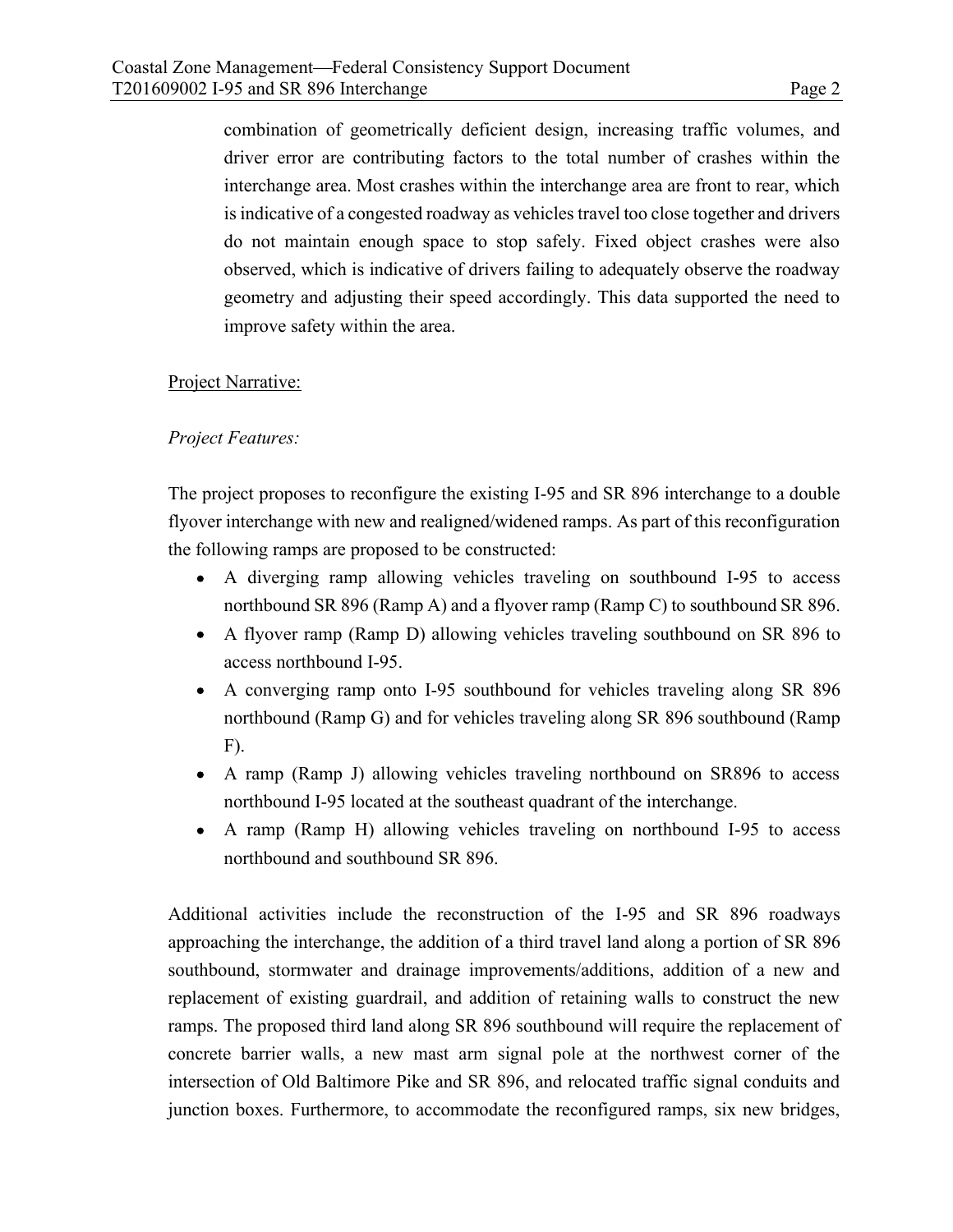Coastal Zone Management—Federal Consistency Support Document<br>T201609002 I-95 and SR 896 Interchange<br>four bridge widenings, and two bridge rehabilitations are proposed. Ramp D will require<br>the construction of four new bridg four bridge widenings, and two bridge rehabilitations are proposed. Ramp D will require the construction of four new bridges, two of which will carry ramp traffic over the Christina River. Ramps A and C will require the construction of two new bridges, one of which will carry ramp traffic over the Christina River. The two existing I-95 northbound and southbound bridges located east of the SR 896 bridges (including the merge for Ramp J onto I-95 northbound) will be rehabilitated with a new deck overlay, joint replacements, and upgraded concrete barriers. The I-95 northbound and southbound bridges over the Norfolk Southern Railway and Chapel Street (SR72), both of which are located east of the interchange, are proposed to be widened for the proposed ramp merge and diverge. Additionally, the existing ramp bridge carrying SR 896 southbound over the Christina River and onto I-95 southbound will be removed.

Furthermore, a 12-foot-wide shared use hot mix path is proposed from approximately 185 south of Old Baltimore Pike to Welsh Tract Road. From south of the interchange, the path will be constructed adjacent to SR 896 southbound and will travel north to connect to the proposed flyover Ramp D. The path will travel north along Ramp D and will continue adjacent to SR896 southbound, north of the interchange until ending at Welsh Tract Road.

An approximate 5.48-acre wetland mitigation site (Weston Mitigation Site) will be constructed as compensatory mitigation for unavoidable impacts to Waters of the United States.

Activities will be permitted through an Individual Permit with the USACE for impacts to Waters of the United States and through DNREC-WSLS for impacts to Subaqueous Lands and Water Quality Certification.

### Section IV. General Analysis of Coastal Effects

This activity is believed to be consistent with the policies of the Delaware Coastal Management Program. As outlined in Section V, the overall coastal effects for this project are minimal. Notable impact to polices outlined are to freshwater wetlands, forested lands, and historical/archaeological resources within or adjacent to the project. The impacts to freshwater wetland sand waters will be compensated through offsite wetland creation at ratios meeting or exceeding impacts at the project site. Impacts to forested lands will be compensated through replanting and at a higher ratio for impacts to specimen trees that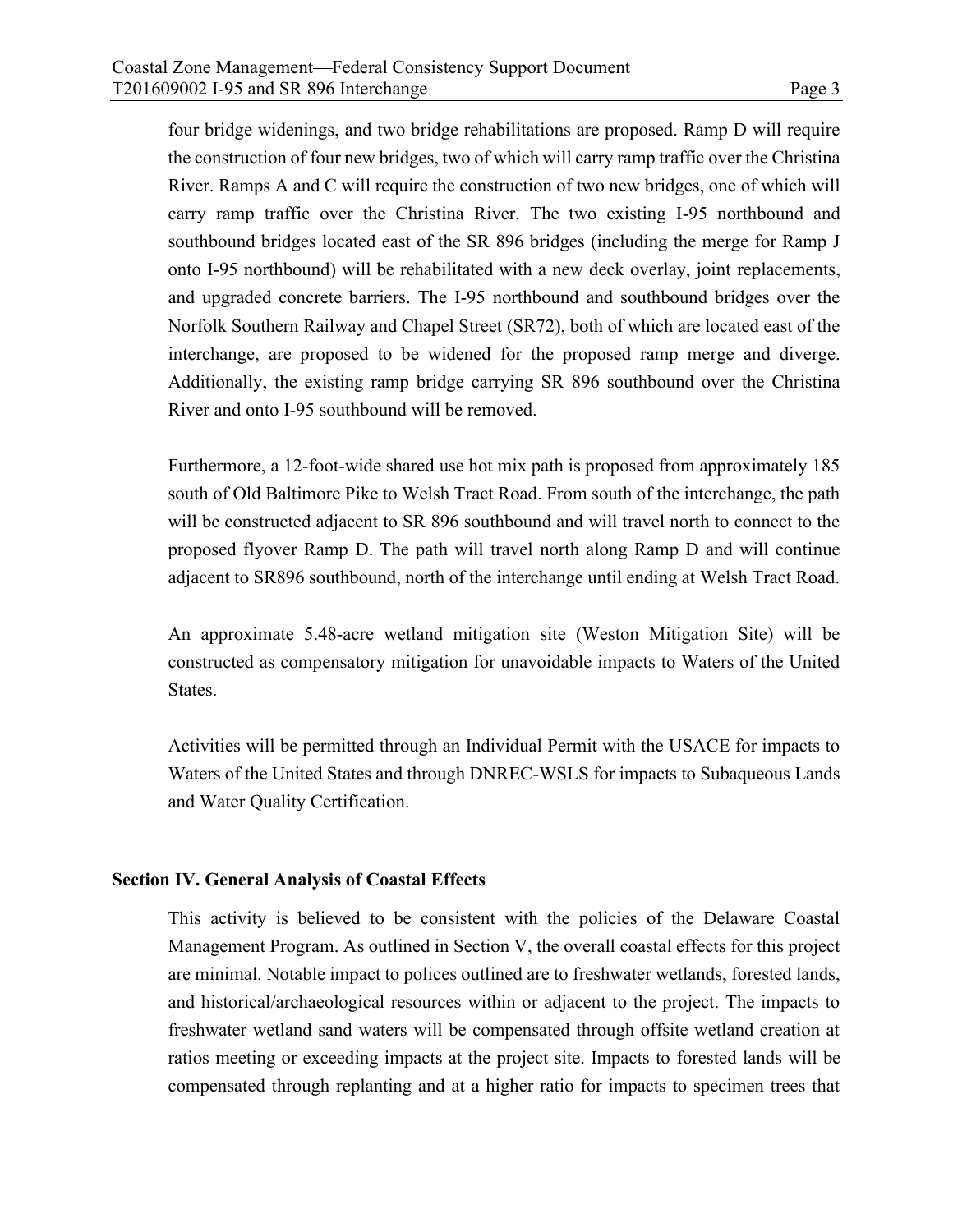Coastal Zone Management—Federal Consistency Support Document<br>
T201609002 I-95 and SR 896 Interchange<br>
may be impacted in State Natural Areas. Impacts to Historical and Archaeological<br>
Resources will be coordinated through may be impacted in State Natural Areas. Impacts to Historical and Archaeological Resources will be coordinated through avoidance where possible and through memorandums of agreement with all consulting parties. Water Quality, Stormwater Management, Waste Management, and Hazardous Materials will be managed through NPDES and implementation of Delaware Erosion and Stormwater Control Polices.

Impacts to Air Quality and Agricultural lands are minimal. The project is not a development, waste disposal facility, or industrial facility. Overall, the project is aligned with the DCMP policies that promote the policies of Transportation, Public Investment, and Recreation and Tourism. Impacts associated with the project will be permitted and approved through the designated agency before implementation of the project.

### Section V. Detailed Analysis of Consistency with DCMP Enforceable Policies

### 5.1 Wetlands Management

Permanent loss of Waters of the U.S. is calculated as 3.1434-acres. The project will mitigate this loss through offsite wetland creation. Compensation ratios are proposed as a 1:1 ratio for palustrine emergent wetlands, 1:1 ratio for riverine stream channel, and 2:1 ratio for palustrine forested impacts. As such, a minimum of 4.5135-acres of forested wetland creation is proposed.

Impacts to Waters of the U.S. have been minimized to the greatest extent practical while achieving the project goals. Bridges with pier structures will be utilized over the Christina River to minimize fill within the streambed and floodplain wetlands. Retaining walls will be utilized throughout the project to reduce the footprint of ramp approaches bordering wetlands and streams. There is no feasible alternative to locate the interchange to a new location. Many of the systems within the project limits have been previously manipulated through various interchange configurations; in the current state, many of these jurisdictional features are acting as road runoff/ stormwater conveyances for the existing interchange. Examples include maintained swales, hardened channels, and in-line stormwater retention ponds. Even though Alternative 1 proves to be the most impactful, the project is minimized by utilizing existing right-of-way and leaving better functioning, intact systems undisturbed outside of the existing right-of-way. No wetlands jurisdictional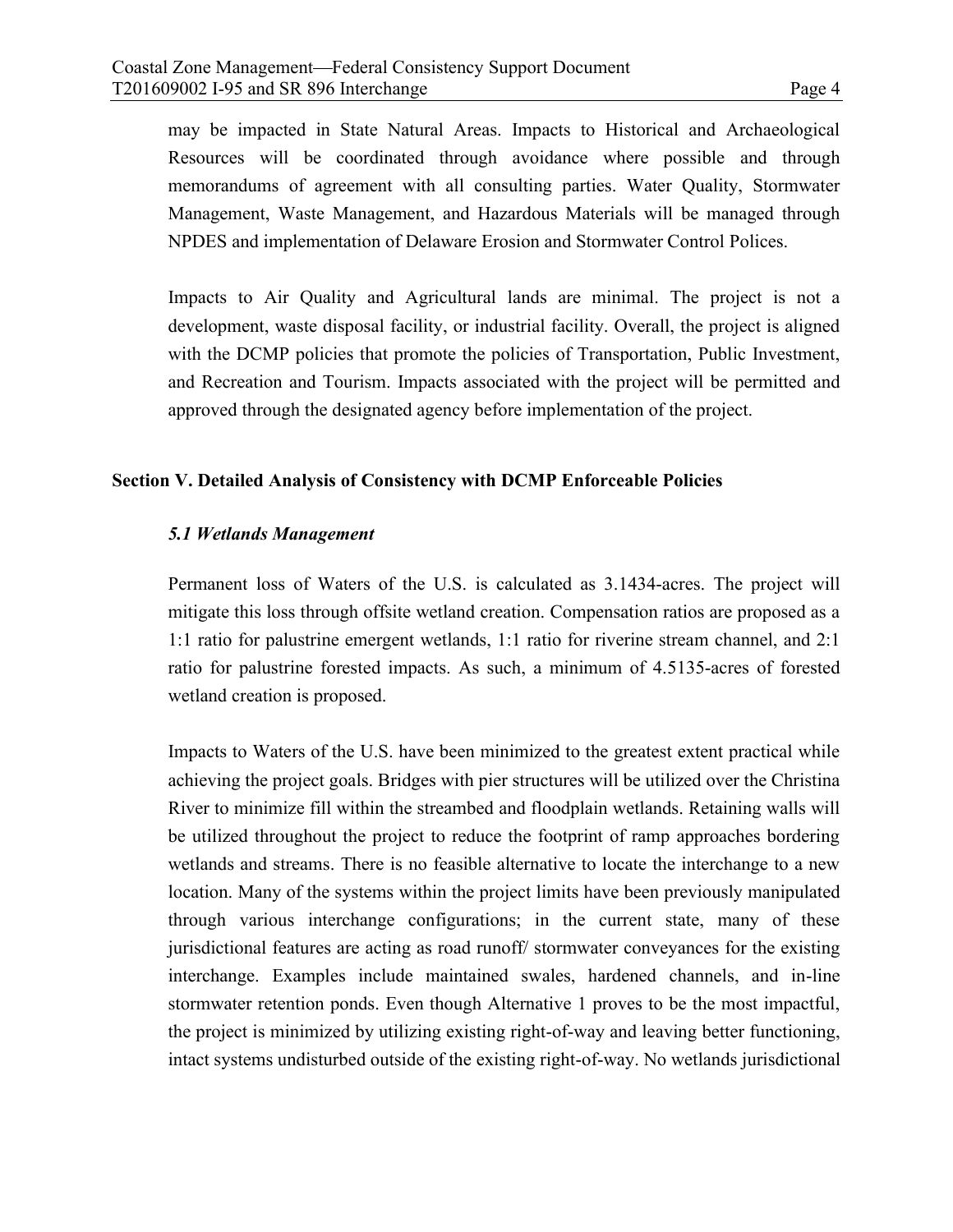Coastal Zone Management—Federal Consistency Support Document<br>T201609002 I-95 and SR 896 Interchange<br>to the State of Delaware will be impacted by the project. Wetland impacts will be permitted<br>and compensated through the US to the State of Delaware will be impacted by the project. Wetland impacts will be permitted and compensated through the USACE Individual Permit.

Proposed activities will be permitted and authorized before work within wetlands. No dredging operations through wetlands are proposed.

### 5.2 Beach Management

Due to the project location, no adverse effects are anticipated.

### 5.3 Coastal Waters Management

The project anticipates no negative impacts to coastal waters. There are no water dependent uses for the project. The project will follow permits and regulations of Delaware Erosion and Sediment Control Standards during construction to limit contaminates that may impair water quality or affect aquatic life and wildlife. Public and industrial water supply or primary contact recreation will remain unaffected by the project. No impacts to secondary contact recreation is anticipated. Agricultural water supply will remain unaffected by the project. No ERES waters are located where work will occur.

There are no instream water uses. Water quality will not be substantially degraded; the project is proposed to improve water quality through stormwater management practices and through the implementation of the compensatory wetland mitigation. Cold water fish is not designated through this segment of the Christina River. No known high quality waters such as waters of National parks or wildlife refuges occur in the vicinity of the project. Thermal altering discharges are not expected. Industrial, municipal, and other human-induced substances will be remedied through Delaware Erosion and Sediment Control Standards. Effluent discharges will be below the maximum allowable thresholds. Proper permits will be secured before any discharge of pollutants, withdraw of groundwater, and construction within the highway corridor.

Well construction and borings will be under a licensed contractor. Project will not exceed post-development peaks identified by 5.3.1.35.1. Marinas are not a component of the project.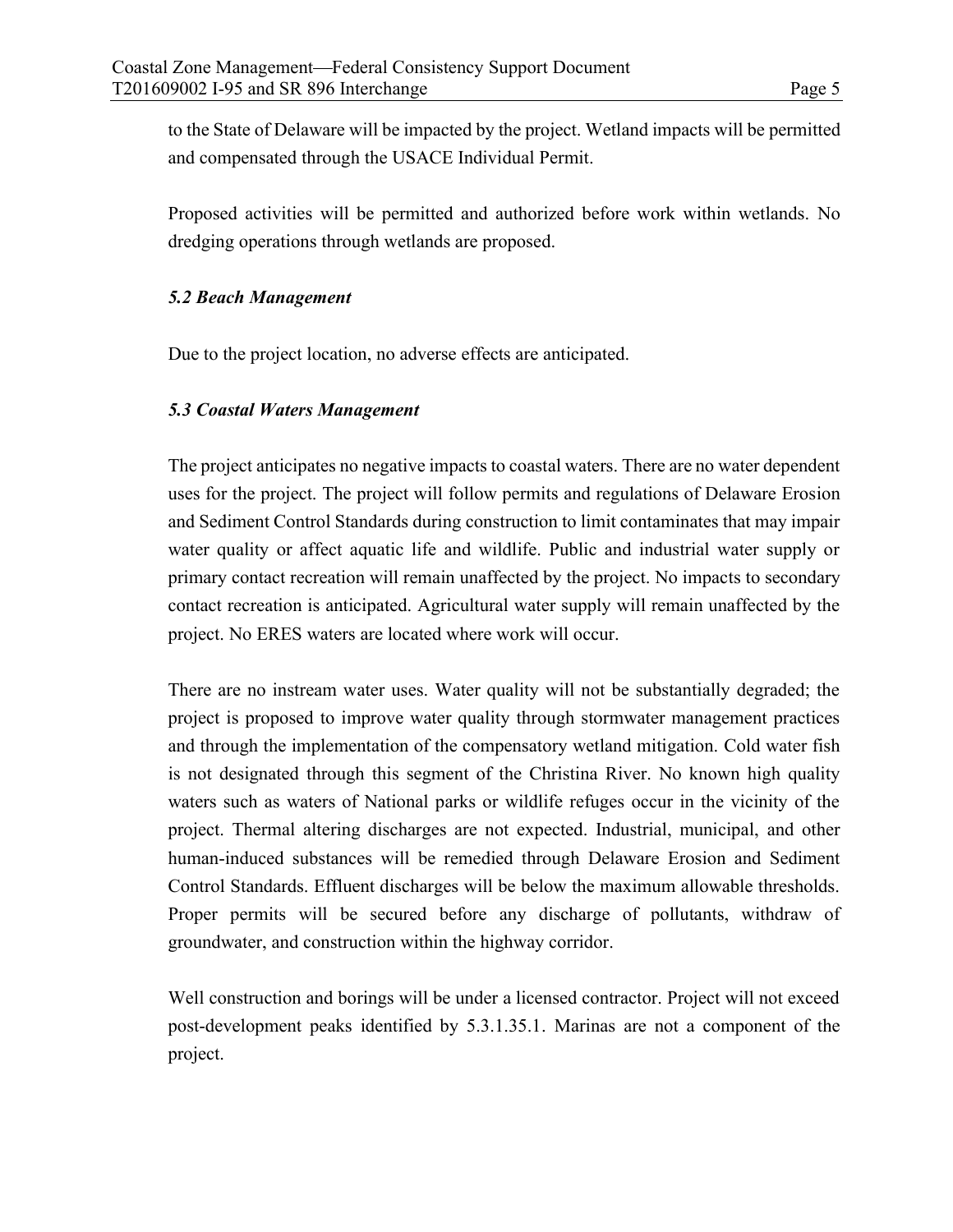### 5.4 Subaqueous Lands and Coastal Strip Management

Project does not lie within the Coastal Strip.

### 5.5 Public Lands Management

The project will protect and preserve any adjacent public lands to the maximum extent practical.

### 5.6 Natural Areas Management

Adjacent Natural Areas will be protected to the maximum extent practical. Impacts to specimen trees within adjacent Natural Areas will be compensated through tree mitigation as directed by DNREC-SCRP.

### 5.7 Flood Hazard Areas Management

The project will comply with local and Federal flood regulations.

### 5.8 Port of Wilmington

Due to the nature and location, no adverse effects to the Port of Wilmington are anticipated.

### 5.9 Woodlands and Agricultural Lands

Forested land impacted by the project will be compensated through tree mitigation. No agricultural lands are preserved to the maximum extent practical. No Tax Ditches are impacted by the project.

### 5.10 Historic and Cultural Areas Management

The project has been surveyed for historical, archaeological, and cultural resources and coordinated through Delaware State Historical Preservation Office by professional consultants. Any disruptions or impacts to resources will be through a Memorandum of Agreement between the applicant and consulting parties.

### 5.11 Living Resources

The project will not impact ebb and flow. Habitat value for possible rare or endangered plants and animals was determined unaffected by DNREC-SHPO and USFWS or will be mitigated through preventative measures. Other impacts to Habitat Value have been reduced to the maximum extent practical or is offset through compensatory wetland mitigation and tree mitigation. Fish and Wildlife as well as Nongame and Endangered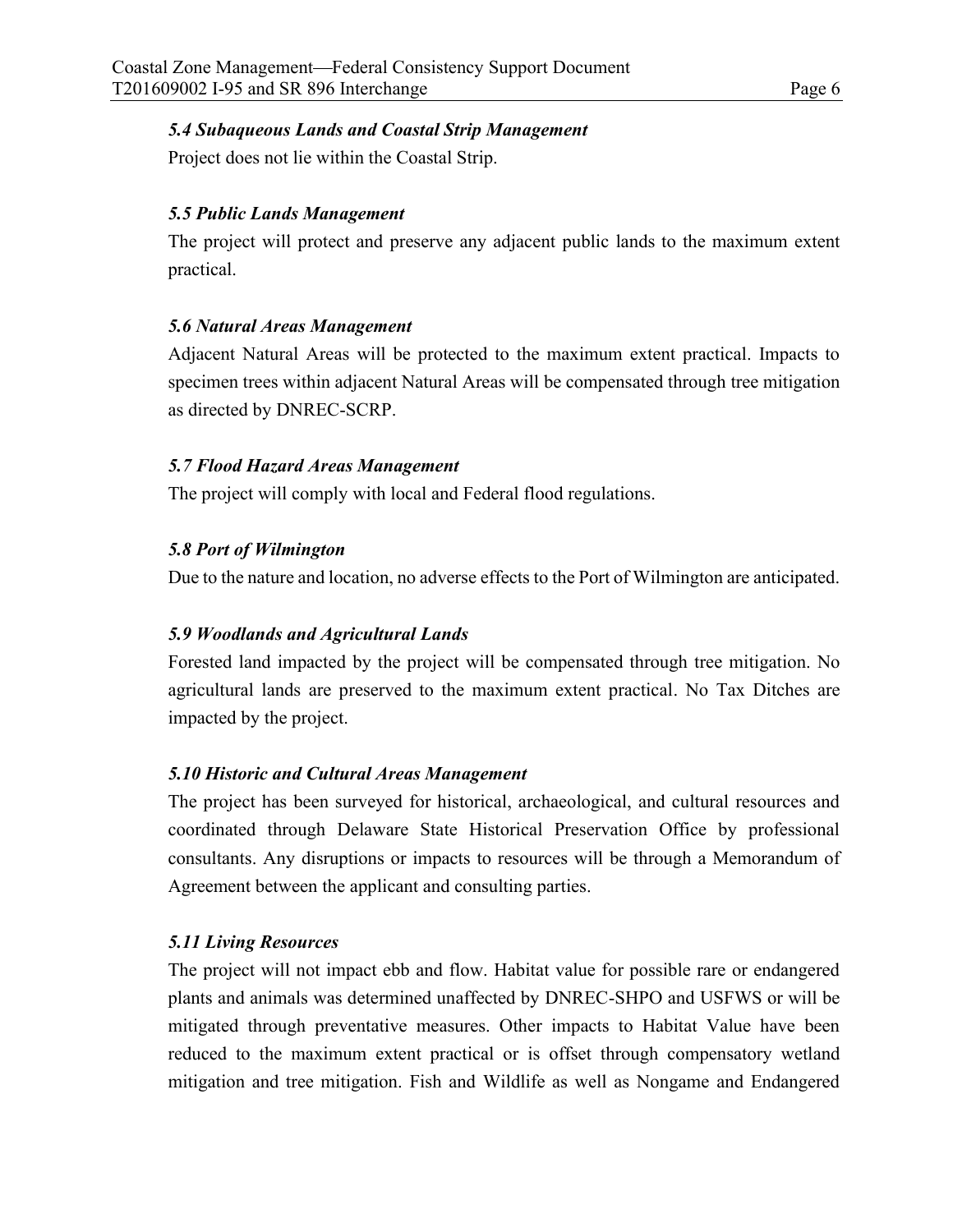Coastal Zone Management—Federal Consistency Support Document<br>T201609002 I-95 and SR 896 Interchange<br>Species will not be adversely affected by the project; preventative measures to protect or<br>mitigate those resources will b Species will not be adversely affected by the project; preventative measures to protect or mitigate those resources will be implanted by the project.

### 5.12 Mineral Resource Management

The project does not involve the extraction of mineral resources.

### 5.13 State Owned Coastal Recreation and Conservation

Following construction of the wetland mitigation site and forest mitigation, the resources will be protected.

### 5.14 Public Trust Doctrine

The project will not permanently restrict the rights of navigation and fishery or effect properties between the high and low water marks.

### 5.15 Energy Facilities

The project does not meet any regulations outlined by Energy Facilities.

### 5.16 Public Investment

State and Federal funding for this project will be secured following procedures and regulations of the funding. The project aims to maintain and improve safety of the existing highway system. The project does not include private development or public housing.

### 5.17 Recreation and Tourism

The project will provide a pedestrian and alternative transportation link to recreational resource through a dedicated transportation way across I-95.

### 5.18 National Defense and Aerospace Facilities

The project will not affect National Defense and Aerospace Facilities.

### 5.19 Transportation Facilities

The project does not affect the Port of Wilmington or water-based transfer of oil, petroleum, or their by-products onshore. The project improves a nationally connected transportation system. Alternative transportation methods have been incorporated into the project. Railroad network will not be significantly impacted by the project.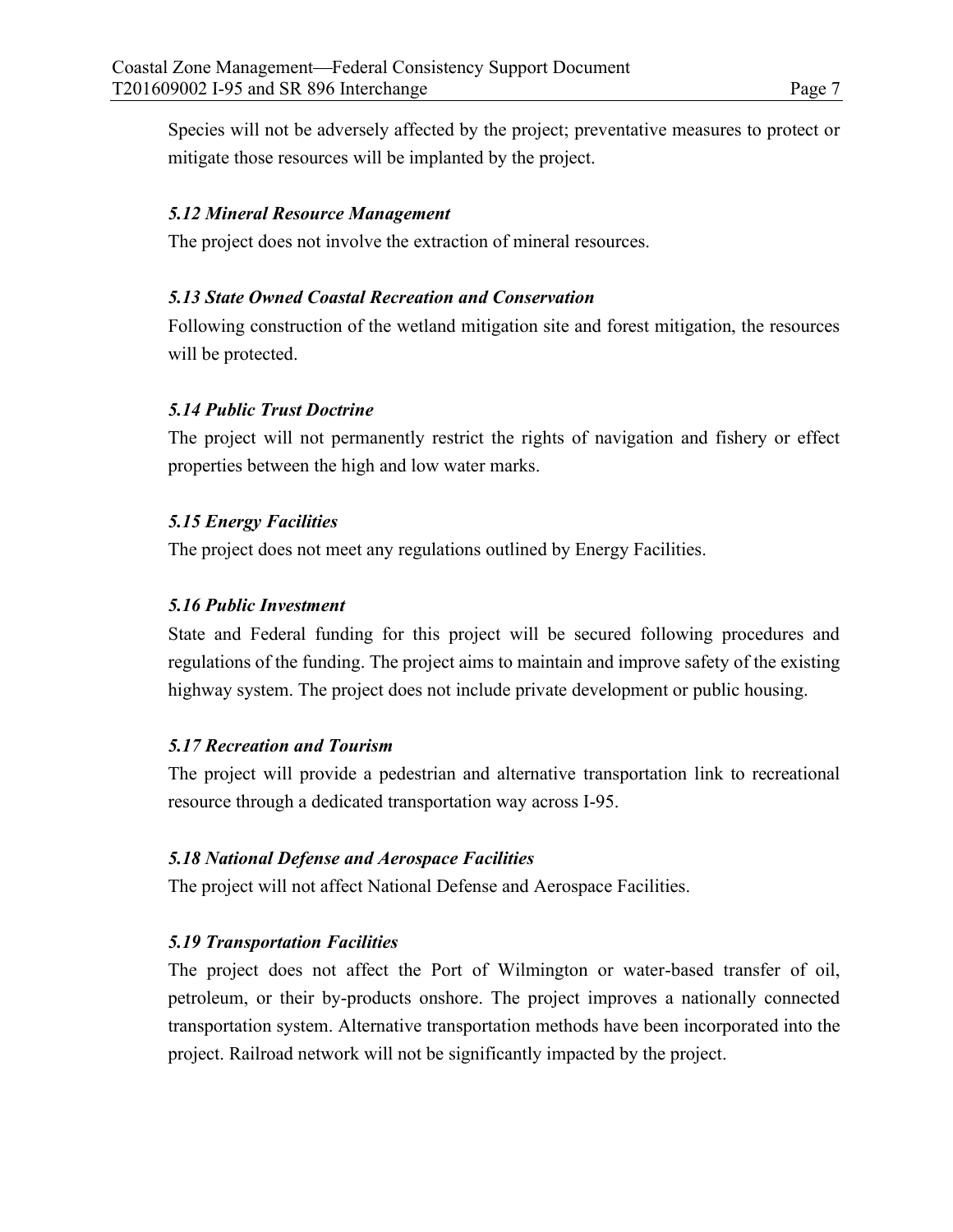### 5.20 Air Quality Management

Coastal Zone Management—Federal Consistency Support Document<br>
T201609002 I-95 and SR 896 Interchange<br>
5.20 Air Quality Management<br>
The project is not an expanded highway project that will have a significant increase in the The project is not an expanded highway project that will have a significant increase in the number of diesel vehicles. The project did not require a hot spot analysis. Temporary elevations from construction will be within the acceptable thresholds. Incendiary operations or open burning is not a project component. Industrial activities are not a project component.

### 5.21 Water Supply Management

Water allocation will remain unaffected by the project. Any surface withdraws required by the project will not interfere with other permitted withdraws; fish and wildlife will be protected through preventative measures. Adequate flow will be maintained to protect downstream waters, fish, or other wildlife. Intrusion of saline waters is not applicable.

Constructed wells will be permitted and installed by a licensed contractor and follow any regulations or guidance set forth by DNREC. The project does not involve a public water supply system. No well installations are within a municipality boundary. No injections to underground water sources.

### 5.22 Waste Disposal Management

No sewage disposal systems construction or alterations are proposed with this project. No land treatment of wastes is associated with this project. Disposal of solid wastes created by this project (i.e. portable toilets) will be properly disposed of. No landfill, sanitary, industrial waste, or transfer facilities are planned with this project.

Any hazardous waste encountered or created by the project will be generated, stored, transported, treated, or disposed of will be reported to DNREC. Any encountered hazardous substance will be promptly contained and removed following regulations and guidance. Underground storage tanks encountered will follow regulations set forth by 5.22.6.

### 5.23 Development

Project is not a development. The project will provide improved traffic circulation to established urban centers. The project will not substantially alter commercial or industrial locating guidelines.